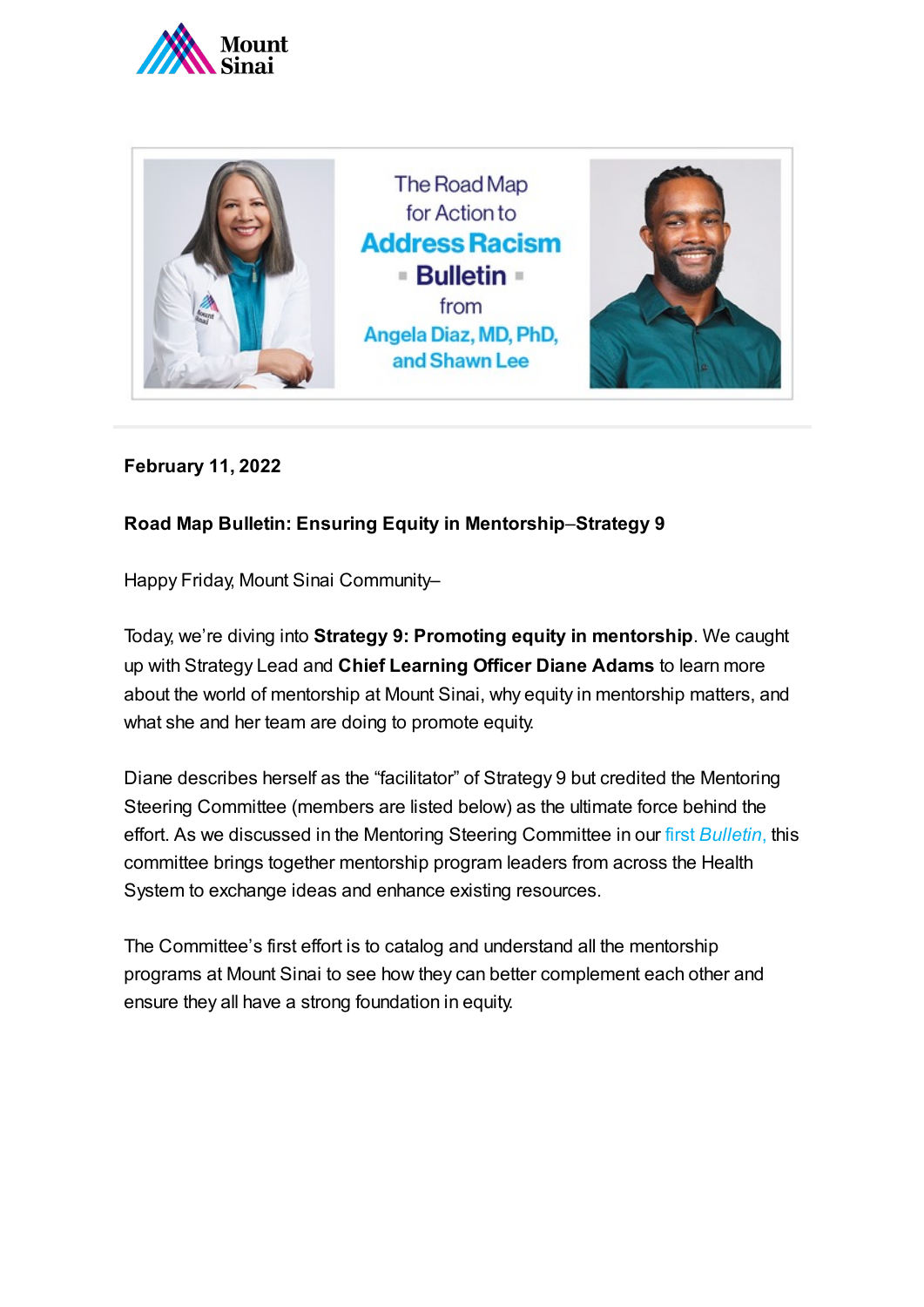## **Mentoring Steering Committee Members:**

| <b>Strategy Lead:</b>    |
|--------------------------|
| Diane Adams              |
|                          |
| Icahn Mount Sinai Leads: |
| Lauren Peccoralo, MD     |
| Jon Ripp, MD             |

Pamela Abner Matthew Baney Emma Benn, MPH, DrPH Calandra Branch Yvette Calderon, MD Patti Cuartas, PA-C Layla Fattah Janice Gabrilove, MD

Arthur Gianelli Jill Goldstein Jo Hirschmann Carol Horowitz, MD Heather Isola, PA-C Clarissa Jones-Winter, Esq. Thandiwe Kangwa Amy Kelley, MD Lucia Lee Shawn Lee Jenny Lin, MD Adriana Malone, MD Reginald Miller

Matthew O'Connell, PhD Ann-Gel Palermo, DrPH Edward Robbins, III Ana Rodriguez Michelle Sainte-Willis Jamilia Sly, PhD Anthony Smalls Emma Sollars Toni Stern, MD Donnette Truss Michele Fredericks Celicia Montgomery Khadijatu Muhammad Jessica Rubin



"Before we can begin to see how to improve our mentorship programs, we need to pull them all together under one strategic umbrella and assess where we are," Diane said.

"We have a wealth of incredible mentorship programs, so we want to ensure everyone feels both included and heard as we collectively shape the implementation of Strategy 9."

Equally important to Mount Sinai's mentorship philosophy are the individuals who take part in the mentorship. Diane and the Committee encourage anyone who is interested to join one of Mount Sinai's many programs—as a mentee or especially as a mentor. This includes the systemwide Learning, Investing, Networking, and Connecting through mentorship (LINC) program, which is designed for individuals from underrepresented minority groups.

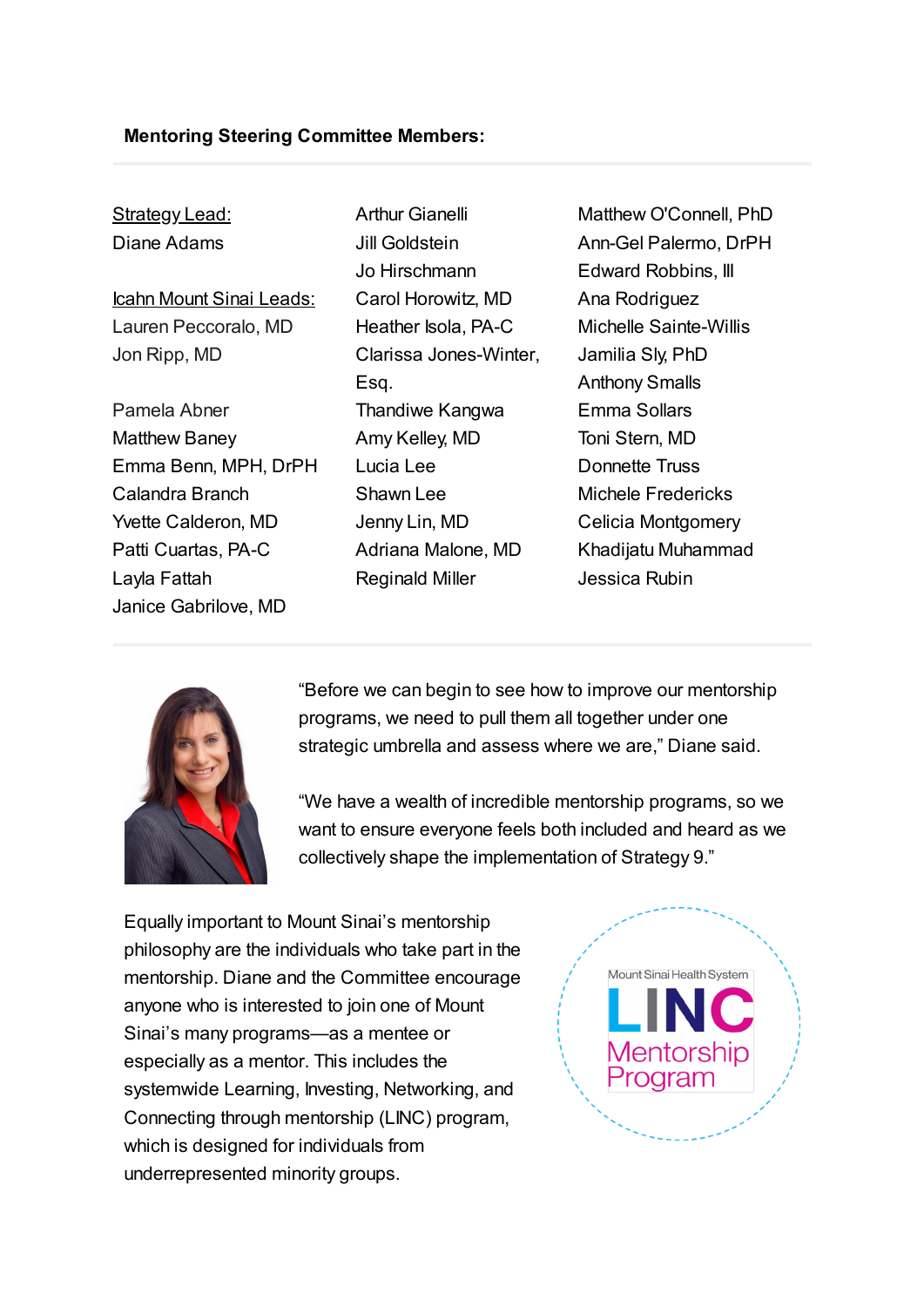"So much of our work as a Health System is centered around learning, and when you think about changing Mount Sinai's culture, when you think about becoming an antiracist institution, you have to consider that we learn the most not necessarily from a book or a PowerPoint, but from our relationships with others," Diane said. "That's why making sure our mentorship programs are founded in equity and include mentors and mentees from all backgrounds is so important."

One of your *Bulletin* authors—**Shawn Lee**—has been working closely with Diane and her team to expand and enhance mentorship opportunities across Mount Sinai. In Shawn's words, the centralized platform that will organize mentorship program information "will be very helpful as we look at enhancing the connection between mentee and mentor. Mixed with the dual approach of informal and formal mentorship, this resource will add tremendous value as we combine learning towards growth in a career path with learning towards social and self-awareness, which will be a key cog in the Road Map for Action that Mount Sinai has committed to."

If you're interested in becoming a mentor or a mentee, you can reach out to Eileen Garrett-Byrd at [eileen.garrett-byrd@mountsinai.org](mailto:eileen.garrett-byrd@mountsinai.org) for more information.

Finally, we wanted to share some photos from last week's Lunar New Year celebrations across the Health System.